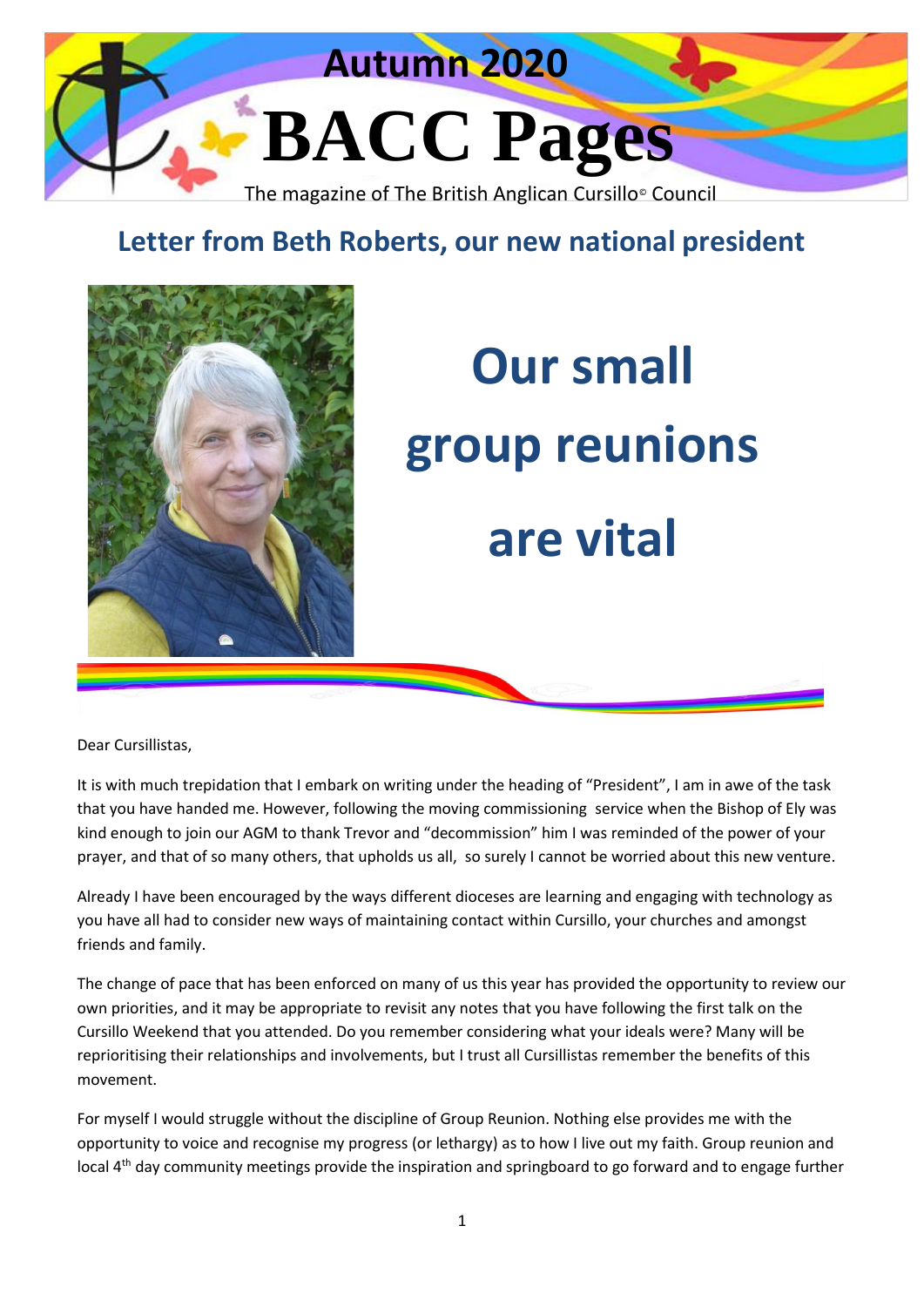in my prayer, study and action. And so whilst it was proposed that this was an introductory letter I did not want to waste this opportunity by repeating the content of the profile that is on the website [\(See profile page\)](file:///C:/Users/ejrbe/AppData/Local/Microsoft/Windows/INetCache/Content.Outlook/K608IBO2/See%20profile%20page) but have opted instead to provide a review as if I was in Group Reunion with you.

**Prayer:** I meet with a local Julian group, currently meeting remotely but all simultaneously considering the same introductory commentary and then spending time in silent prayer. A recent session started with the poem "The Bright Field" by R.S Thomas (see page 3). This provided me with the reminder to take time to stop and be alert to my surroundings whether at home or out and about. God provides us with such wonderful imagery whether the coffee mug, the thoughtful gift that a friend gifted some years ago, a unique cloud formation above us, or something else, it can all lead us to a reminder of God's love for us and that can prompt us to serve him with renewed enthusiasm.

**Study:** A collection of assorted studies started for me with Luke 17 verses 7-10 which seemed very harsh as the parable talks of the master not appreciating the work of his servants but rather that the servants need to acknowledge that they are doing no more than their duty. The notes accompanying the passage reminded me that whatever we do for God is our simple and meagre response for all that he has done for us in providing our undeserved access to him.

I receive a daily email which includes a reflection and at about the same time as the other study there was the reminder that we need to work hard at our faith and practise it every day. So again, I was reminded that I am asked to give a life of complete service.

This seemed too large a task and I was struggling with my own inabilities so was encouraged when I received these words from yet another source "We don't need self-confidence, we need God-confidence". Now that is something to remember. Trust in God.

**Action:** I generally find this is the challenge but on this occasion, it takes me back to the start of my notes. Here I am starting out as National President of Cursillo. Like so many others struggling with the different regime now imposed on us, I may have to use different ways of engaging with your activities.

I am happy to be invited to any meetings, although these will necessarily only be online in the immediate future. In the first ten days of my tenure I was invited to 4 diocesan AGMs with Ultreyas. Unfortunately, three of the four invitations were for meetings at the same time on the same day, but I could at least make two of the four meetings. Do keep the invitations coming and for the time being I shall try and get around the dioceses even if it means I don't necessarily leave my study. I shall however look forward to the time next year that we can meet again in person, it'll be good to then join your various events and get to see people in 3D, although some of us (I write of myself) may be more 3 dimensional than we were at the beginning of this year.

As President I hope to be a listening ear for the BAC Secretariat and Council and to be of assistance wherever I can, so please do contact me.

I would add with the reminder that Cursillo and all Cursillistas have a role to play as a movement of the church. So as we all consider how we continue to look out and serve our communitie, let us make sure that our diocesan and local Cursillo groups maintain their own strength by continuing to support each other, and as Stephen says in his article, the foundation of this is our Group Reunion.

I shall sign off with thanks for your support and ongoing prayer for the whole of BAC and look forward to seeing you soon,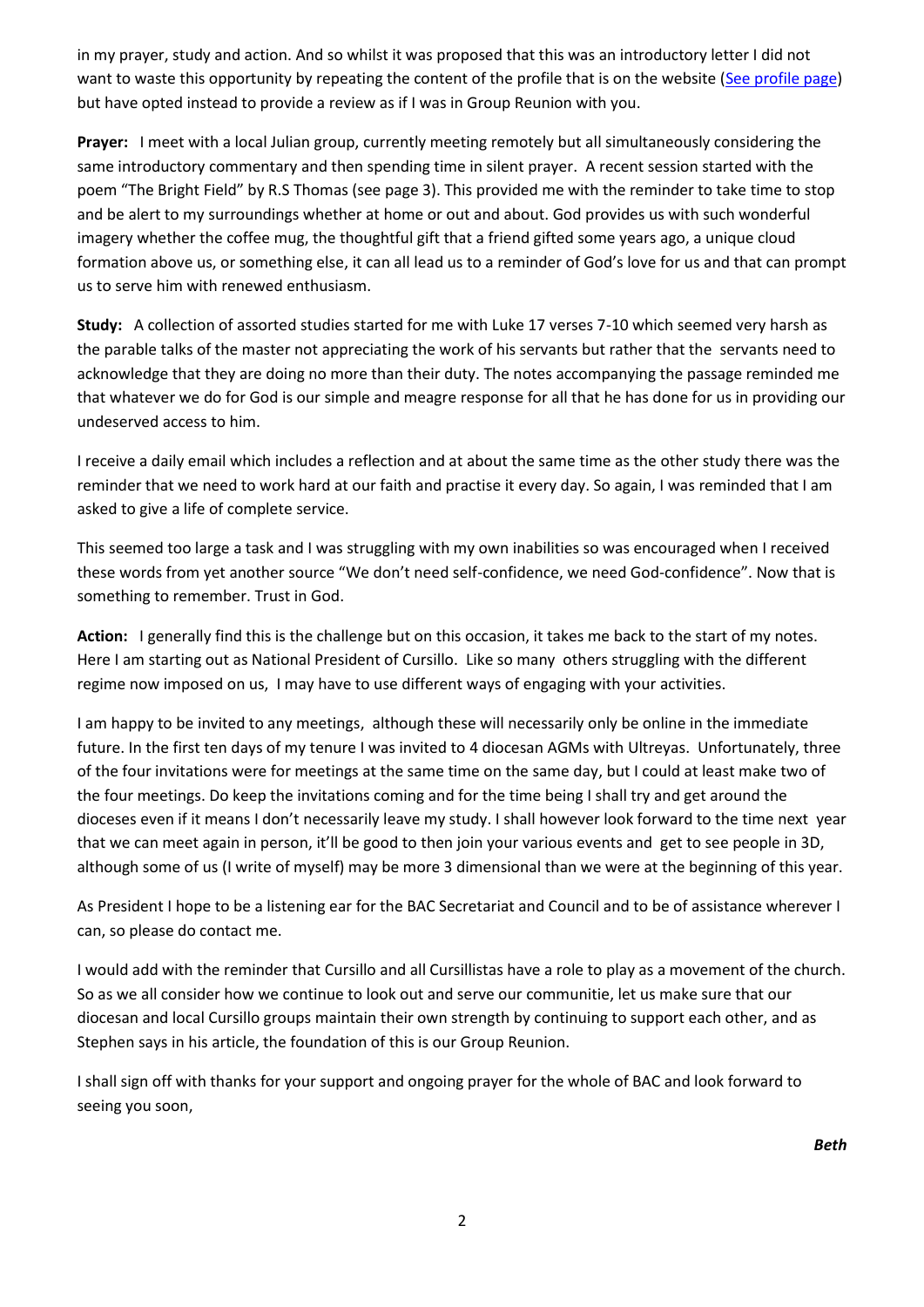

## 'The Bright Field' by R. S. Thomas

*I have seen the sun break through to illuminate a small field for a while, and gone my way and forgotten it. But that was the pearl of great price, the one field that had treasure in it. I realise now that I must give all that I have to possess it. Life is not hurrying on to a receding future, nor hankering after an imagined past. It is the turning aside like Moses to the miracle of the lit bush, to a brightness that seemed as transitory as your youth once, but is the eternity that awaits you.*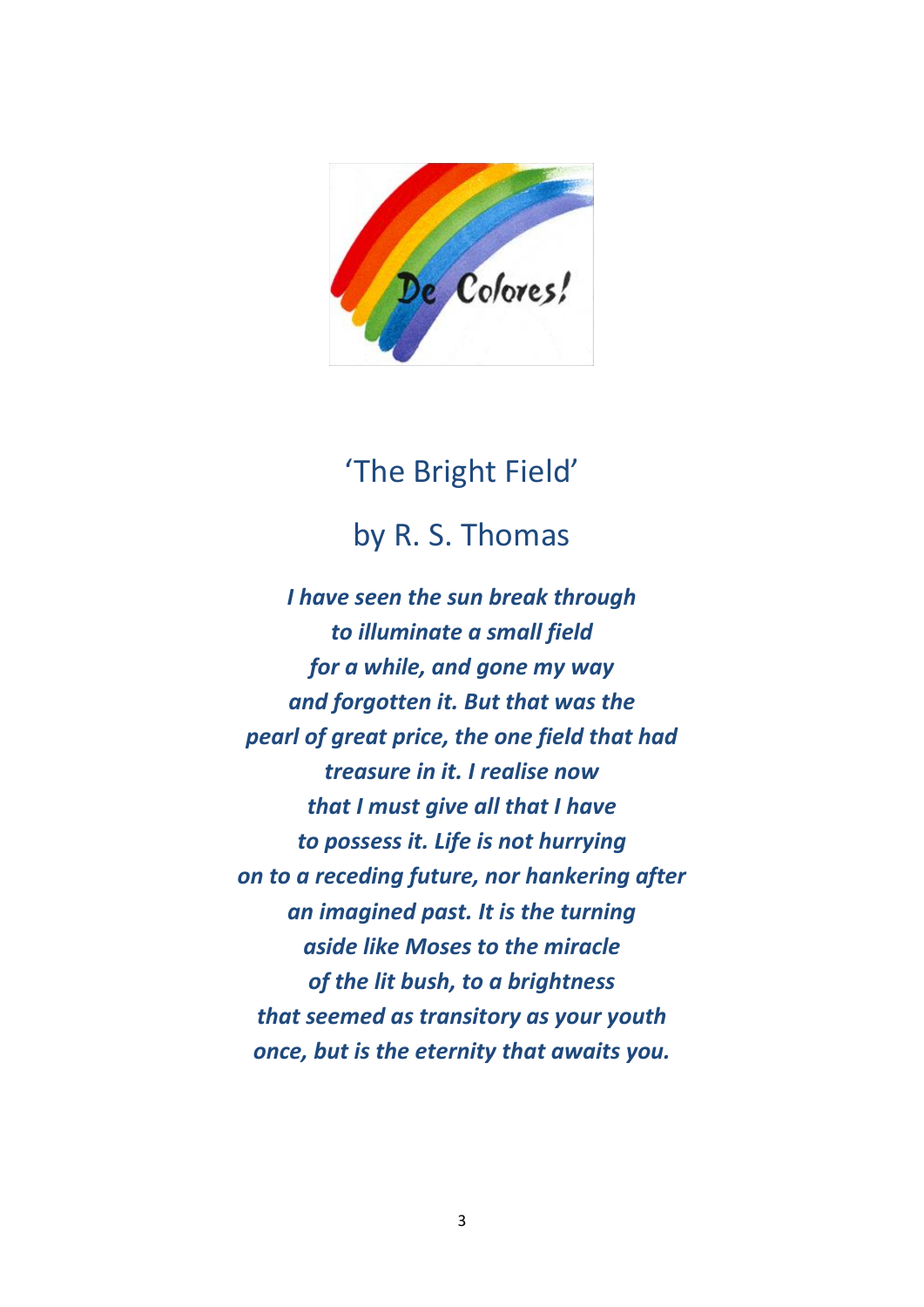### A chance to see

the Passion Play

in Oberammergau



Would you be interested in joining a group of Cursillistas on a week's holiday in Austria next year, including a pilgrimage to see the Passion Play in Oberammergau in 2022?

Over 400 years ago when the bubonic plague raged in many parts of Europe it did not spare Oberammergau. After some deaths in the village they pledged to perform, every tenth year, the story of Christ's suffering, death and resurrection. The villagers' prayers were answered with no further deaths, and in 1634 the first Passion Play took place. Whilst the 2020 the Passion Play had to be postponed due to the corona virus pandemic, the 42nd Oberammergau Passion Play will now take place from 14 May to 2 October 2022.The production involves over 2,000 performers, musicians and stage technicians, all residents of the village, and includes spectacular Old Testament tableaux as well as drama and choral pieces.

The trip would likely be arranged through McCabe travel and the cost would be in the order of £1,750, excluding single room supplement but including all travel with flights to and from Munich.

Numbers may be limited but in order to know if such a trip is viable would you register your interest as soon as possible. That would not be a commitment to travel but would ensure you received further information as it becomes available.

Please contact Beth: president@anglicancursillo.org.uk

### Cursillo Leaders' Workshops

These weekends are open to all Cursillistas to learn more about the organisation of Cursillo and particularly for those who have recently taken on or are taking on a specific role within the movement.

Dates for your diary:

**15 October 2021 to 17 October 2021** at Shepherd's Dene, Riding Mill, Northumberland, NE44 6AF **18 March 2022 to 20 March 2022** at Wistaston Hall, Crewe, CW2 8JS **7 October 2022 to 9 October 2022** at Shallowford House, Stone, Nr. Stafford, ST15 0NZ

For all other information regarding Cursillo Leaders' Workshops, please contact the CLW Convenor - Rev Judy Craig-Peck email: [clw@anglicancursillo.org.uk](mailto:clw@anglicancursillo.org.uk) *Or to book please contact the CLW Administrator - Mr Paul Thacker email:* [clwadmin@anglicancursillo.org.uk](mailto:clwadmin@anglicancursillo.org.uk)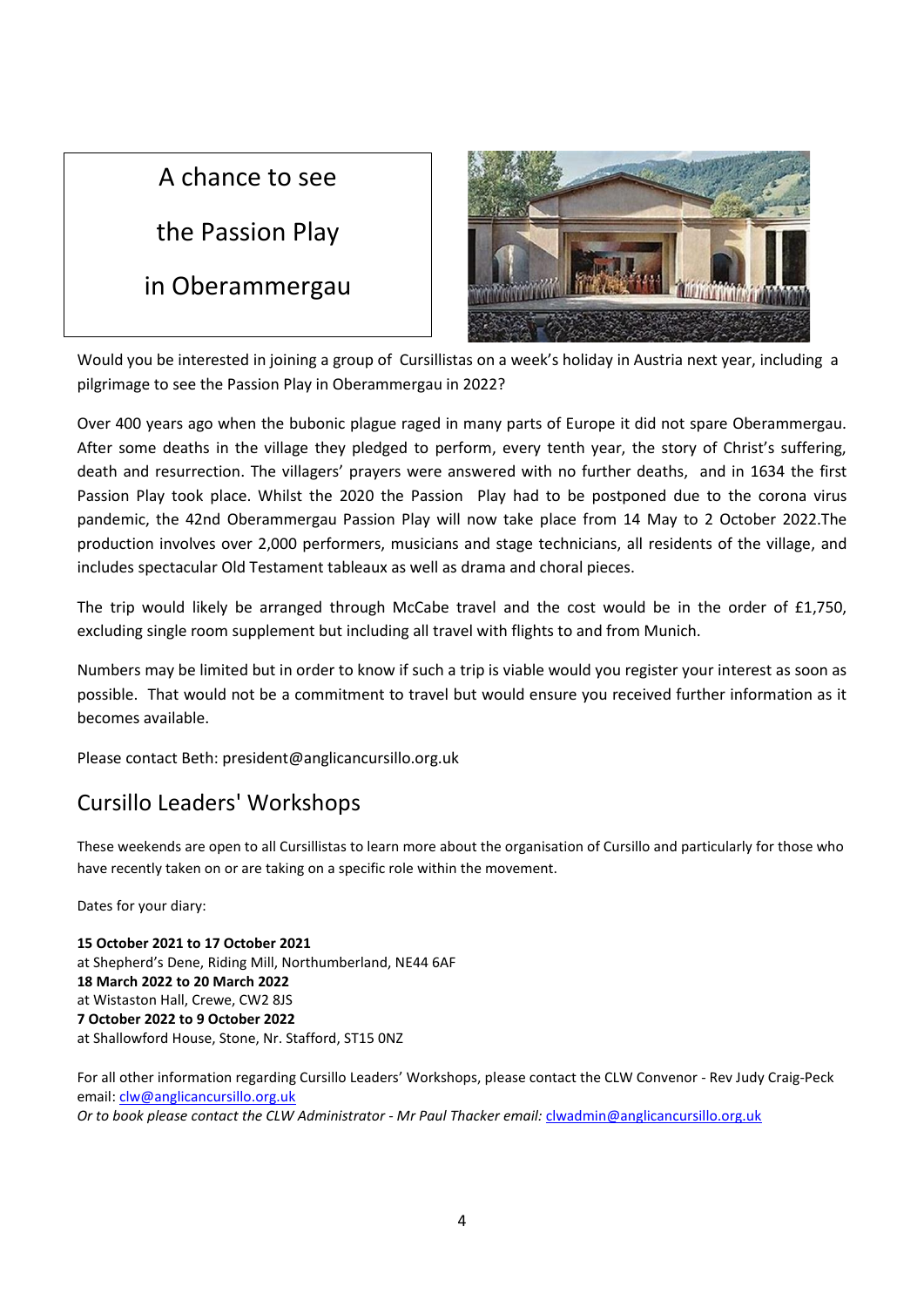### **Message from our Spiritual Director, Rev Stephen Bowring**

## **Life under COVID? Let's be positive! We've learned a lot!**



Every article in every publication you read at the moment seems to start off by saying something like *"It's been a difficult year..."* or *"The pandemic has put a stop to our activities,..."* so I want to break the mould. I want to start by saying *"Wow! Who would have thought that Cursillistas across the land would embrace new technology and find new ways to be a community in such a short time?"*

I'm not pretending that *Zoom* or *WhatsApp* or other conferencing software solutions are ideal, but when we stop seeing them as poor replacements for face to face meetings and evaluate them as a real gift that is very new to most of us we begin to realise that in some ways they may even have *advantages* over the format of gatherings we are used to. Let's think for a minute about two of our core activities: *Ultreya* and *Group Reunion.*

#### **Ultreyas**

Talking to secretariats and officers in every diocese and region I hear the same problems coming up again and again with ultreyas. *"Ours is a big diocese,"* (most of them are, actually!) *"and folks are unwilling to travel, especially in the dark evenings." "People have so many other meetings to go to.""We think we might do better with regional ultreyas in different parts of the diocese."* 

Yes, if it takes an hour or more to get to a venue for an hour and a half's meeting followed by an hour home to be late for bed it's not surprising folks are easily put off. Internet ultreyas mean not having to get dressed up, not having to travel, and not having to lose a whole evening – hurrah! We can hold diocesan events – or even share with other local dioceses – and enjoy the benefits of drawing on the wider pool of expertise and experience at no extra financial or personal cost. If we have mastered "break-out rooms" then floating group reunion is easily organised with no wasted time finding a group and a place to gather where we aren't distracted by overhearing other groups, and for those with hearing difficulties – we can *actually hear* what we are supposed to hear!

When we can start meeting again 'in the flesh' I do hope we don't lose what we have been forced into finding. Why not adopt a 'mixed economy' of perhaps one or two *physical* ultreyas each year and however-many-other *virtual* ones?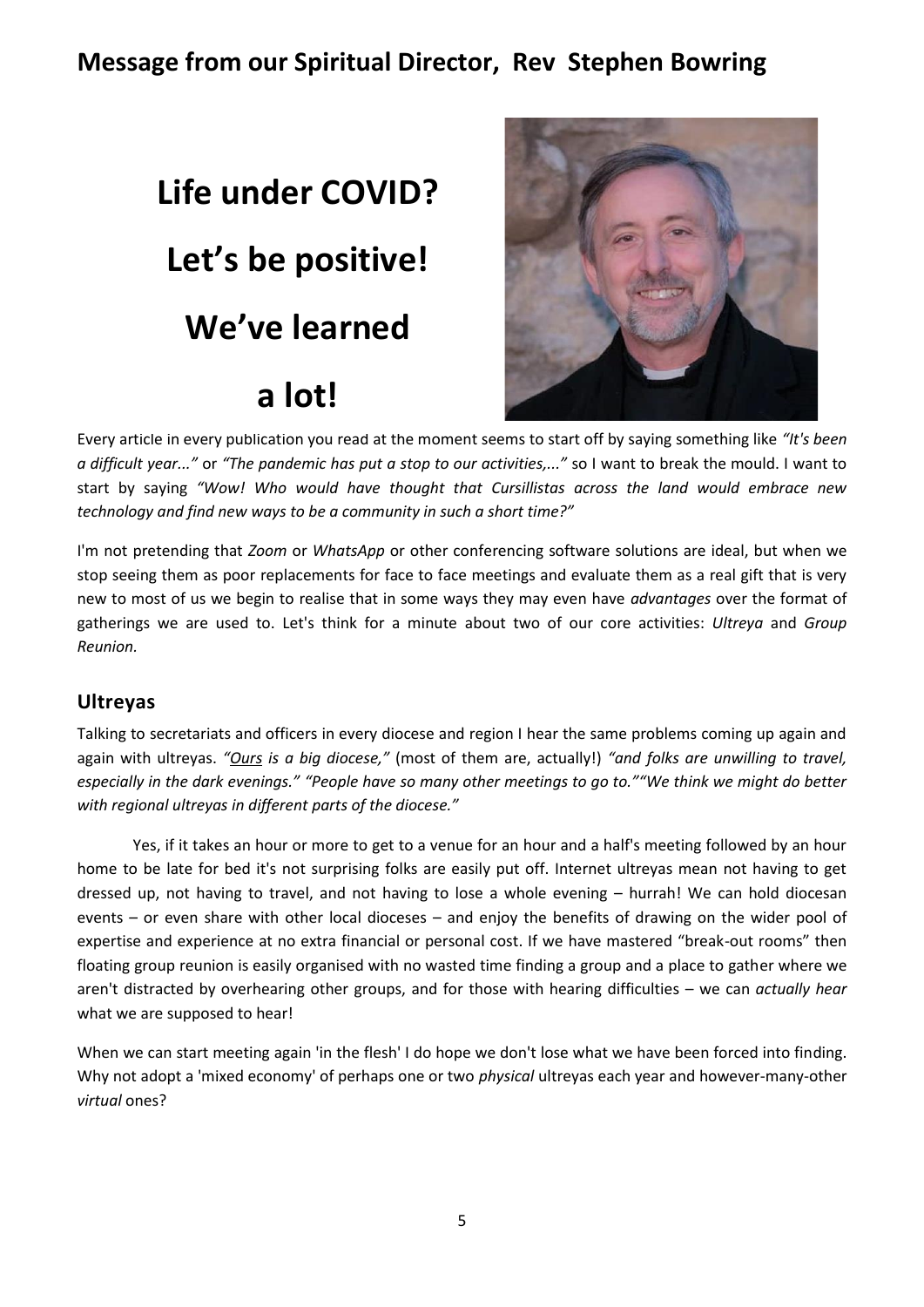#### Group Reunion (GR)

I wonder how many of us have read the recommendations about running Group Reunions, or discussed this topic on a Cursillo Leader Workshop? All too often the groups I drop in on are very *happy* groups, but their meetings are a long way from what I believe our founders envisaged. Some have become indistinguishable from parish house-groups, and some have even amalgamated GR with house-group or Bible study group. Let me just spend a moment revisiting the GR format.

A group of (ideally) no more than six meet and follow the order given in the cards provided: begin with the invocation and Lord's Prayer as we settle into a prayerful mind together; then take clearly identified turns to speak if you wish for up to two minutes without interruption or comment on each of the three aspects of our Christian journey – piety, study, and action; it may then be appropriate to spend a few moments in prayer, before drawing the formal reunion to a close with the thanksgiving on the card. The whole thing should fit comfortably into twenty minutes or at the most half an hour, after which there can be as much general discussion and chat as participants want (although I do recommend setting a fixed finishing time!) The discipline of identifying all three aspects and looking both back **and** forward in our Christian lives in this way is at the very epicentre of GR, and when it is 'fudged' for convenience or simplicity it loses the very purpose of its being.

Using video conferencing makes it much easier to have a group meeting of people who are geographically widespread, but may have historical or practical connections. Reading early literature on Cursillo introduced me to the idea that there can be three types of GR: (1) the familiar 'regular' group who know each other well, (2) the 'floating' groups we encounter at ultreyas and the like where we meet with people we don't normally group with, and (3) – the one nobody has ever heard of – the 'targetted' GR made up of either a team with an immediate purpose or mission or a group with a common interest – ministers, nurses, plumbers, mothers or whatever. Video conferencing makes this last form of GR a much more achievable idea, and it would be great to hear from any groups who are thinking of trying this.

Using the set format for GR gives an instantly recognizable shape to the video conference, and there's a good chance that even if we experience internet 'drop-outs' or other interruptions we will soon pick up again where we left it. It also revolves around one aspect of GR that seems to be the hardest to uphold: the principle that only one person speaks at a time!

#### **And finally...**

Let's not forget that a number of our Cursillistas have mobility challenges, either because of ill health or geographical factors. When the time comes that we all take off our masks with a sigh of relief that we can 'go back to normal,' it may be worth reflecting that if in doing so we ditch the technology altogether we will be discriminating against those with such problems. To borrow a catchphrase from recent Cursillo history, let's *catch the vision* of what more we can do with a new mixed economy of ways of doing and being. Ultreya!



Cursillo is a movement of the Church providing a method by which Christians are empowered to grow through prayer, study and action and enabled to share God's love with everyone.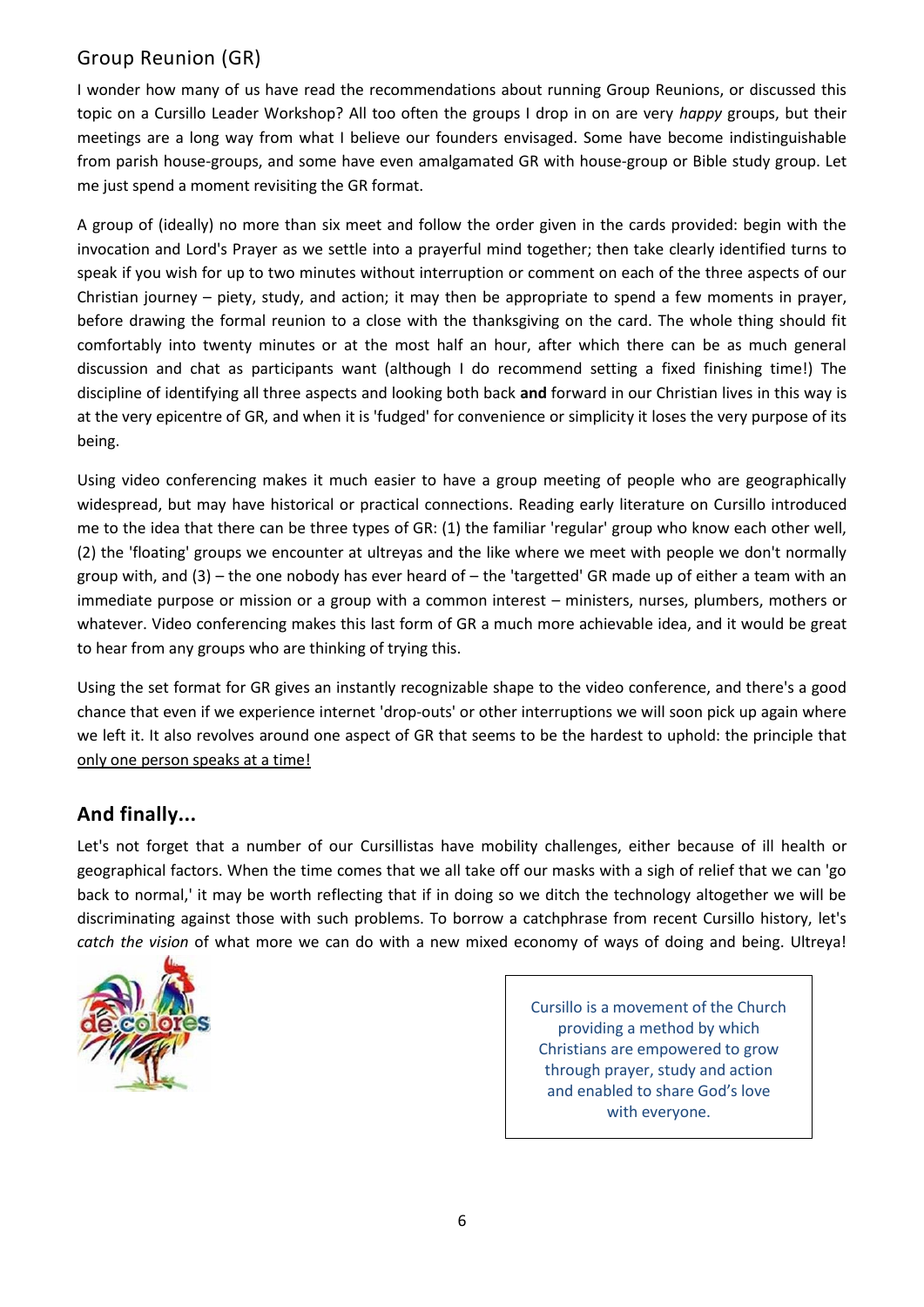

## Exciting plans for our movement

Alongside supporting the Ultreya GB (which is due to be held in Norwich on 4<sup>th</sup> September) and running Cursillo Leaders ' Workshops, here are a few examples of the things with which BACC is currently engaged.

#### **SHORTER WEEKEND FORMAT**

As you already know, in response to several ideas and requests following increased costs and difficulties of booking venues, a shorter format for the Cursillo "weekend" has been piloted and it is wonderful that a programme can now be made available. As usual it will not be a detailed "one size fits all" as each diocese and venue has its own accommodation and time challenges. But please do ensure that your diocese is well represented on the webinar planned for Saturday morning **13th February** to hear more details and ask any questions.

In the first instance there will be three spaces available per diocese, but it is hoped that the presentation will also be recorded and can then be available to share more widely later. Keep your eye on the website for more details.

Perhaps the time has come to refer to the "weekend" as just a Cursillo, after all, the translation of the Spanish word is actually "short (intense) course" and it may not always actually be held over a weekend. To distinguish the two formats that will be available in the future the shorter version can maybe be referred to as a concise Cursillo, but after all each is a true Cursillo and neither is superior to the other.

#### **WEBSITE PLANS**

Steven Riddle, our webmaster, is still looking for your ideas as he is designing our new "window" for the world to see what Cursillo offers. He is considering the layout of the new BACC website, so if you have seen any particularly well laid out websites recently, or if you have any views and preferences for the content, then do please email him and let him know. Also please help by reading and keeping our current website up to date by getting your events and any planned Cursillo (weekends) on there by sending the details to Steven at [website@anglicancursillo.org.uk](mailto:website@anglicancursillo.org.uk)

#### **PILGRIMAGE PLANS**

And look out for details of the exciting prospect of a Cursillo Pilgrimage in 2022 that could travel beyond these shores.

*Beth Roberts*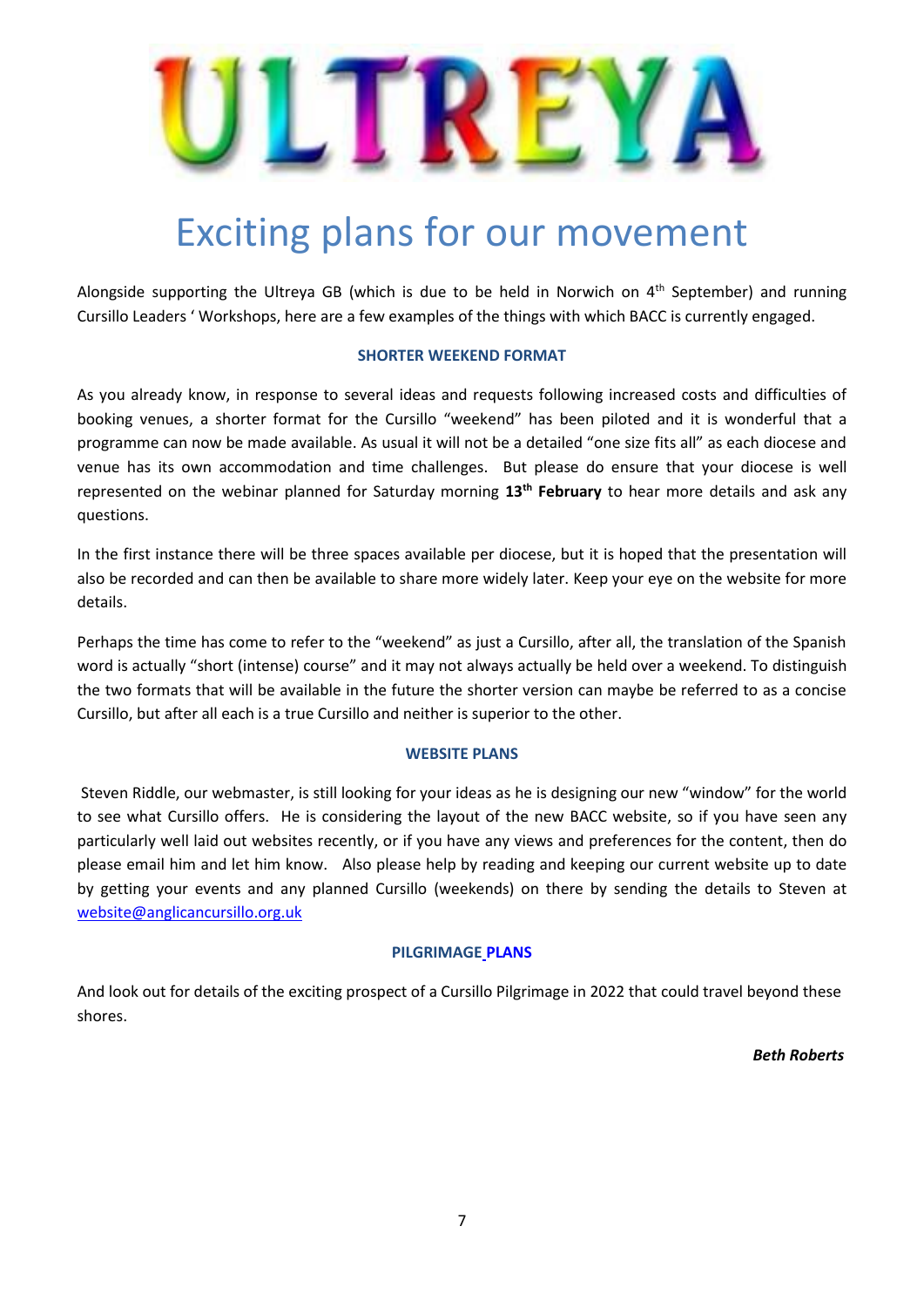## **A big THANK YOU from ex-president Trevor King**



At the recent, much delayed, 2020 BACC AGM I was finally able to hand over the Presidency of British Anglican Cursillo to Beth Roberts (Chester Diocese). The last three and a half years have been a wonderful experience. I am so thankful to the Lord for giving me this opportunity to serve this movement that means so much to me.

It has been a great pleasure to have met so many interesting, dedicated folks in our various Cursillo dioceses. I have managed to visit nearly all of the active dioceses (sorry Durham and Southwark), been to all corners of the country, attended some excellent weekend events, heard lots of inspirational witness talks and made a lot of new Cursillo friends. So many people are doing amazing things for their churches and communities in the name of Christ. It's the BACC President's job to support and encourage the membership but I've received far more encouragement, support and indeed love from you all. Thank you so much.

In particular, I want to thank the various Standing Committee members and BACC officers with whom I've worked: in particular Cynthia and Stephen the National Spiritual Directors, Treasurers Jane and Cheryl, and Linda and Richard the Secretaries. I'm very proud that we seem to have achieved quite lot in three years:

- We've revised and updated the **Resources Manual**.
- We've revised the **BACC Constitution** and the various **Policy & Guideline documents.**
- We've produced a **promotional video** that's available on our website and on YouTube.
- BACC has approved an alternative **2-day 'condensed' format for the Cursillo Weekend**
- Our Cursillo Leaders' Weekend Convenor Rev Judy Craig-Peck has completely reviewed and updated the content of the **CLW talks and activities**.
- We are now encouraging all dioceses to start using the latest 2018 edition of the **Lay and Clergy Talk Workbooks** which are available on the BACC website.

I'm aware that I have handed over to Beth at a very difficult time for Cursillo, the Church and society as a whole. Covid-19 restrictions have meant that Cursillo events and activities have stopped almost completely for what will probably turn out to be 12 months or more. We're going to have to work very hard to reestablish a pattern of regular Fourth Day activities so that folk can get back into a habit of attending them.

But equally I'm sure that there's going to be pent up demand for what Cursillo has to offer and the next few years are going to be a period of great opportunity for Cursillo to grow and to produce a rich harvest for Christ and His church. Beth is in for an exciting time I'm sure.

Finally, I must thank my wife, Anna, for her love and support and for allowing me to disappear off to far flung places to meet with strange people who like dressing up in bright colours.

It has been a huge honour and privilege to serve as your President. Thank you.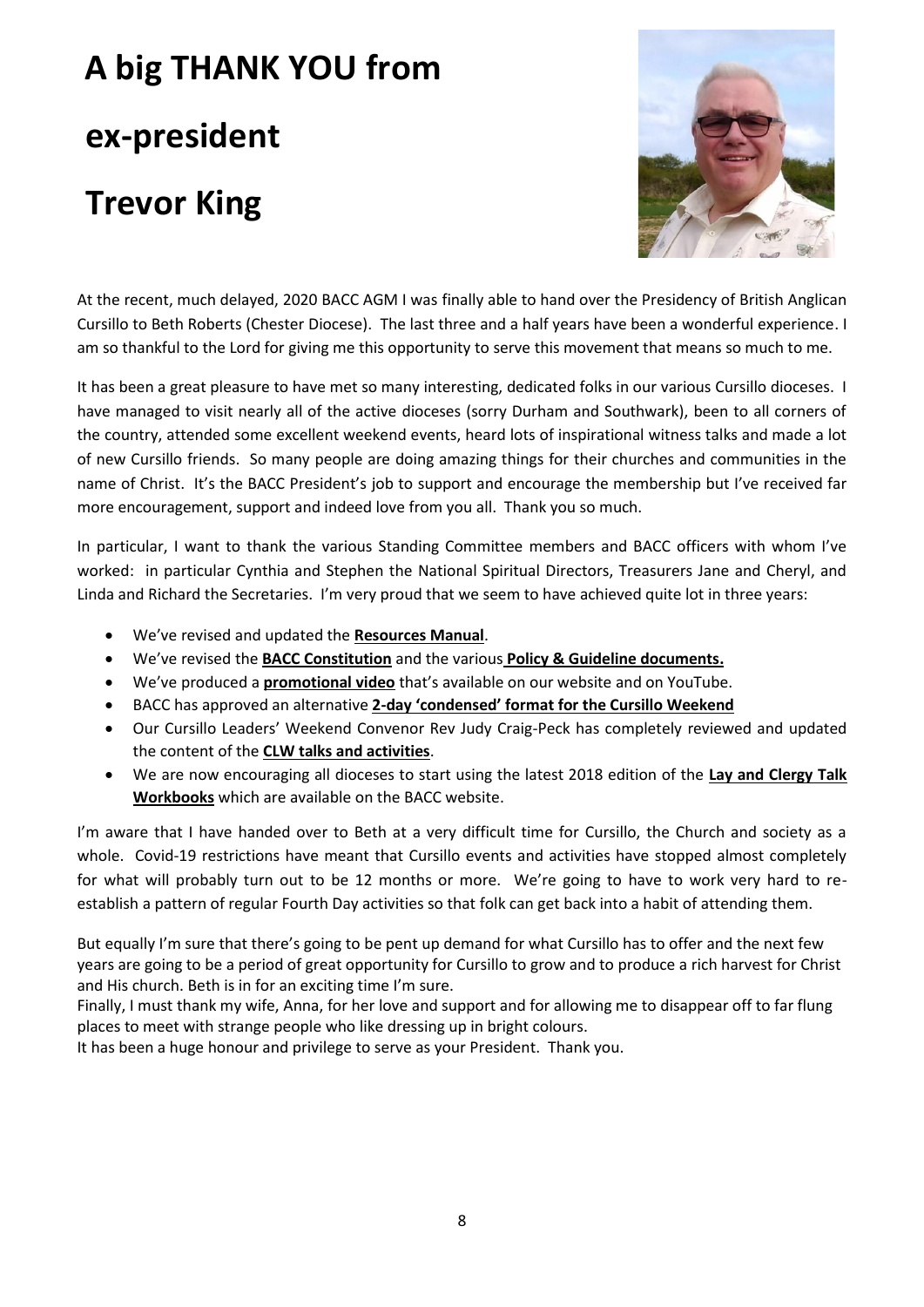## BOOK REVIEW

### **SOUL FUEL by Bear Grylls**

#### **Recommended for personal study by Gill Appleton, of Chester Diocese.**

The author, Bear Grylls, is a remarkably interesting person. He is currently Chief Scout. He has been in the SAS, climbed Mount Everest and crossed an ocean in a small boat, as well as being in many TV programmes.

It is easy to see his successes without realising all the struggles and fears he has had to overcome along the way. Bear has been influenced in his life by personal friendships with Nicky and Pippa Gumbel of Alpha and Charlie Mackesy, the illustrator. I had no idea that Bear was such a committed Christian until I read this book.

The book is divided in two ways:

Firstly into 11 different themes: Hope, Purpose, Determination, Relationship, Vision, Wisdom, Faithfulness, Courage, Forgiveness, Freedom and Risk.

Secondly each theme is divided into 30 different areas.

So, you can

Read a different one every day.

Dip into which theme appeals to you

Or just read bits when you feel inclined.

Each of the areas has a deep meaning but they are written so simply that even someone really new to Christianity would understand them. They encourage us to follow the way Jesus taught with bible passage suggestions for you to read.

It never says" Go to church" or Which church to go to". It just helps us to behave like Jesus in any situation that we find ourselves in.

Having finished it I look forward to reading it again!